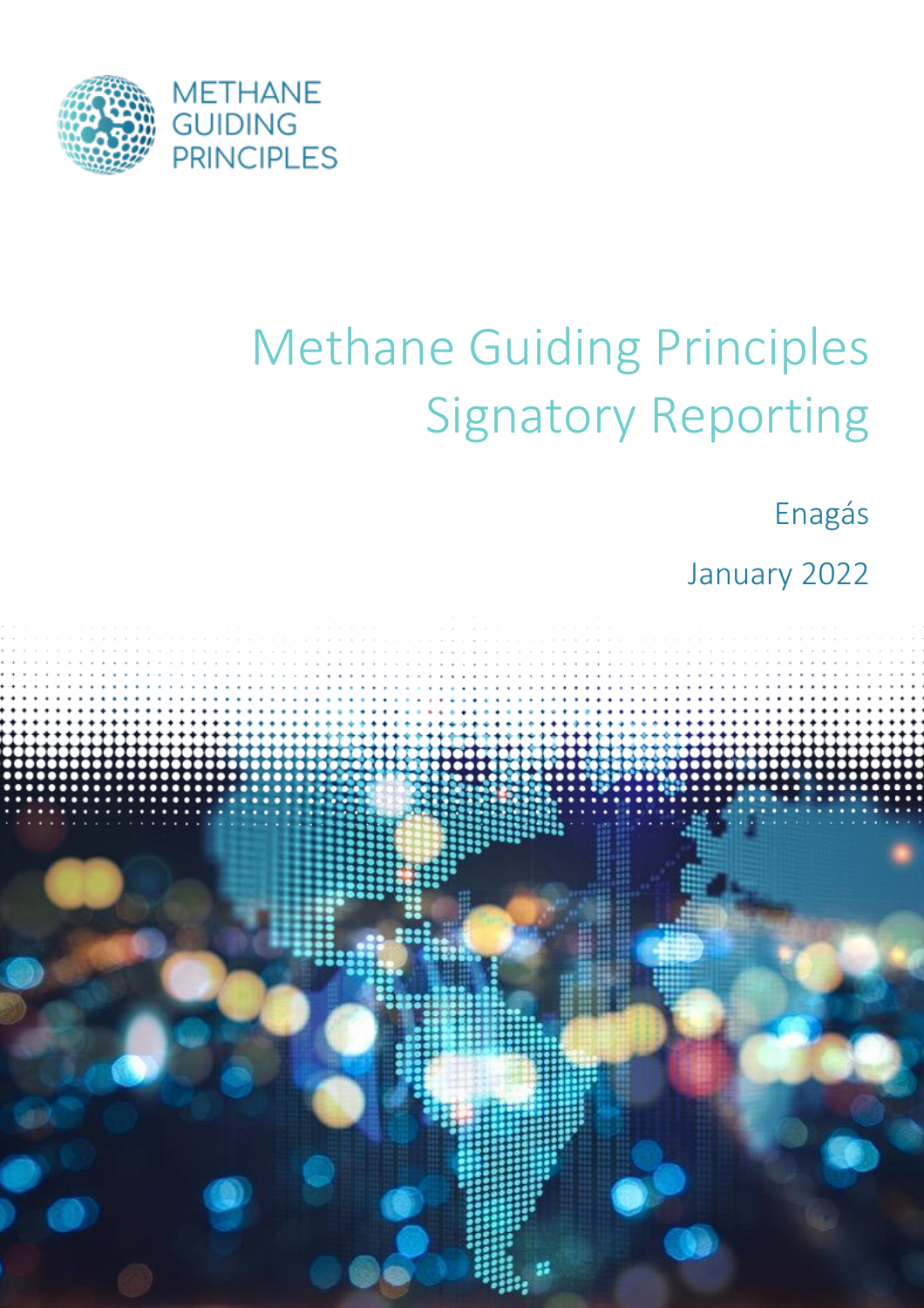

COMPANY: **Enagás**

YEAR OF JOINING METHANE GUIDING PRINCIPLES: **2019**

SENIOR REPRESENTATIVE: **Claudio Rodríguez Suárez**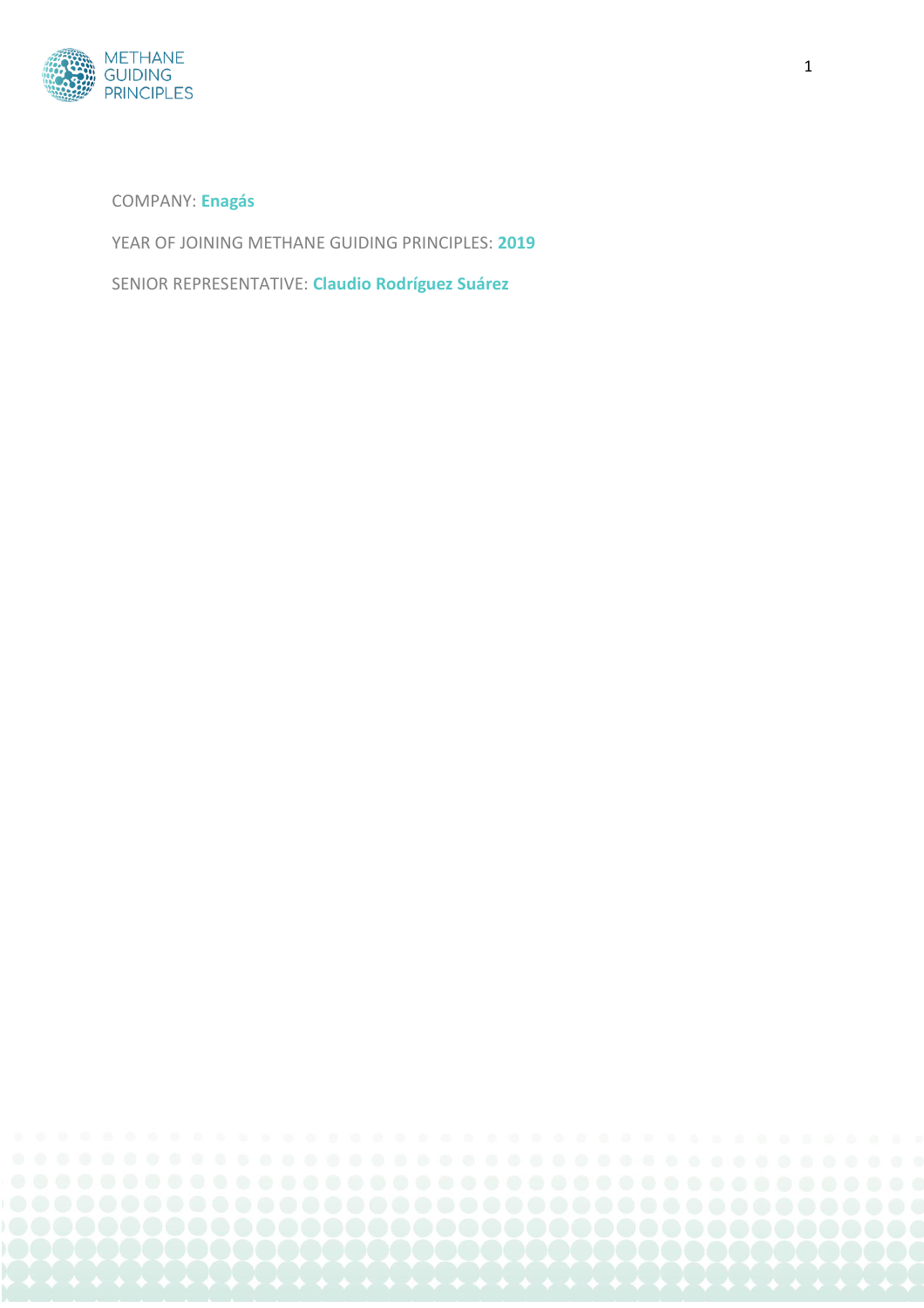

#### **Principle One:**

#### Continually reduce methane emissions

- Please state what specific activities or projects your company has undertaken to reduce methane emissions. Please refer to the previous year's annual MGP reporting where applicable to refer to intended activity. Link to sustainability report where relevant to provide further detail.
- Describe how the reduction was achieved including description of the asset type, technology type, timeframe. What was the end result?
- Provide data to support your description e.g. the actual amount of emissions reduction achieved, or the reduction in methane intensity.

| 2021 completed activity                                                                                                                                                                                                                                                                                                                                                                                                                                                                                                                                                                                                                                                                                                                                                                                                                                                                                                                                                                                                                                                                                                                                                                                                                                            | 2022 intended activity                                                                                                                                                                                                                                                                                                                                                                                                                                                                                                                                                                                                                                                                                                                                                |
|--------------------------------------------------------------------------------------------------------------------------------------------------------------------------------------------------------------------------------------------------------------------------------------------------------------------------------------------------------------------------------------------------------------------------------------------------------------------------------------------------------------------------------------------------------------------------------------------------------------------------------------------------------------------------------------------------------------------------------------------------------------------------------------------------------------------------------------------------------------------------------------------------------------------------------------------------------------------------------------------------------------------------------------------------------------------------------------------------------------------------------------------------------------------------------------------------------------------------------------------------------------------|-----------------------------------------------------------------------------------------------------------------------------------------------------------------------------------------------------------------------------------------------------------------------------------------------------------------------------------------------------------------------------------------------------------------------------------------------------------------------------------------------------------------------------------------------------------------------------------------------------------------------------------------------------------------------------------------------------------------------------------------------------------------------|
| In 2020, methane emissions represented 26.1%<br>of Enagás' carbon footprint (Scopes 1 and 2).<br>Almost 63.5% of these emissions were due to<br>venting during operation, maintenance and<br>safety works or from technical devices and<br>pneumatic valves- and the remaining 36.5%<br>corresponded with uncontrolled and<br>continuous gas leaks over time - fugitive<br>emissions. In 2020, thanks to Enagás' efforts to<br>reduce venting and fugitive emissions, methane<br>emissions decreased by 20.6% compared to<br>2019.<br>In 2020, methane emissions accounted for<br>1,955 tCH <sub>4</sub> . 63.3% correspond with vents<br>(1,241) whereas fugitive emissions represents<br>26.5% (714 tCH <sub>4</sub> ) of total methane emissions.<br>The following describes the emissions<br>breakdown by type of facility:<br>Liquified Natural Gas (LNG) terminals<br>$\bullet$<br>(3): 7%<br>Underground gas storage (3): 7%<br>$\bullet$<br>Gas transmission (incuding compressor<br>$\bullet$<br>stations and reduction & regulating<br>stations, measurement stations, valve<br>stations): 86%<br>The <b>boundaries</b> of our reported data covers all<br>assets over which Enagas has operational<br>control (i.e. Spanish facilities). To develop our | Enagás will continue implementing mitigation<br>measures and best available techniques to<br>minimize its methane emissions.<br>To reduce fugitive emissions in 2022 Enagás will<br>continue performing annual Leak Detection and<br>Repair (LDAR) campaigns in all our facilities<br>ensuring that fugitives emissions are identified<br>and repaired as soon as possible.<br>Regarding vents, Enagás is analyzing the<br>feasibility to incorporate improvements in its<br>equipment to reduce the release of natural gas<br>into the atmosphere. Some examples include:<br>Electrification of turbocompressors,<br>Analysis of viability to extend<br>compressors' pressurization time to<br>reduce vents in compressor stations<br>that have many stops / starts. |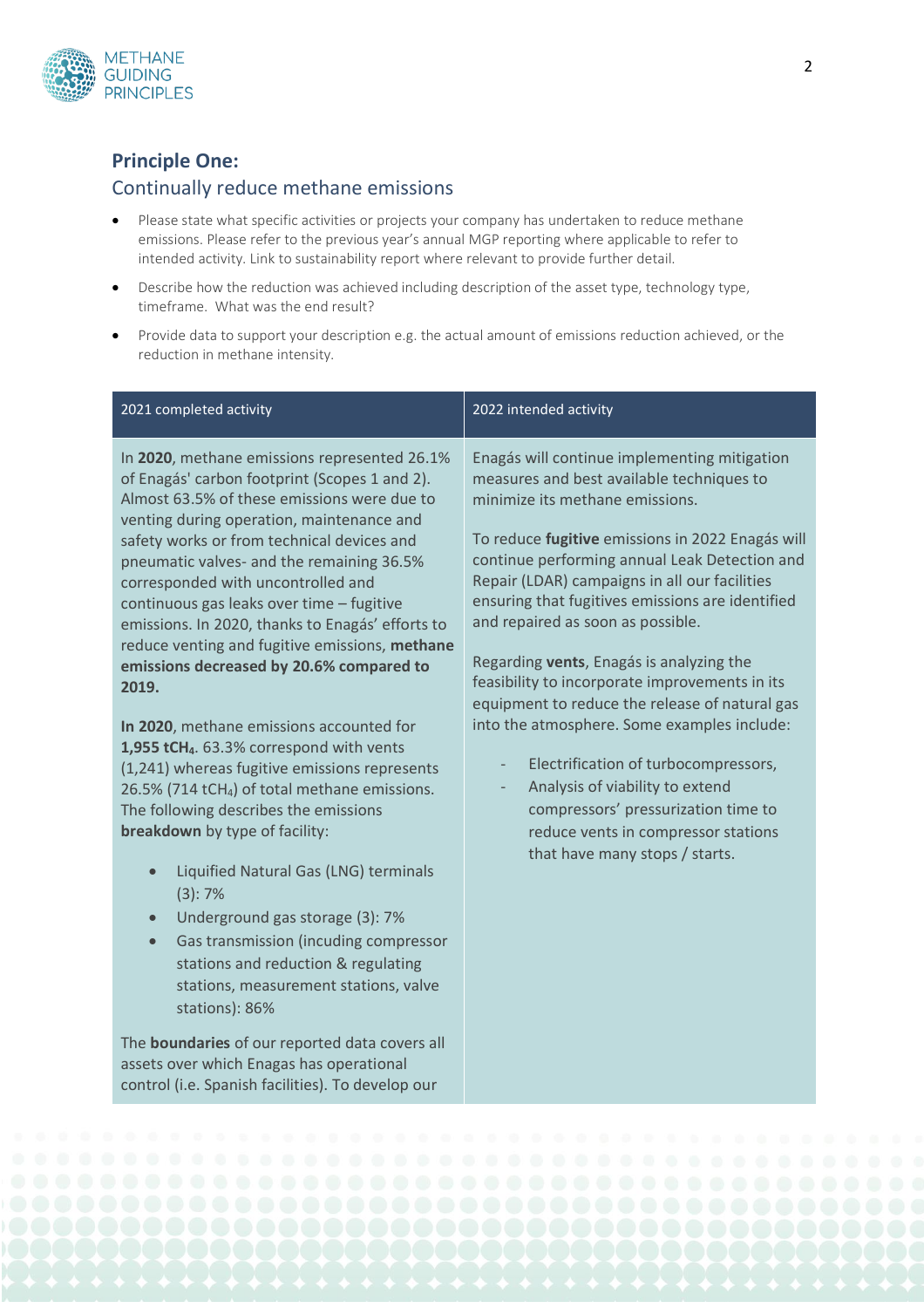

methane inventory we follow the **guidelines** set by **international recognized** 

**standards/organizations** such as GHG Protocol, IPCC, ISO 14064 ,MARCOGAZ guides (e.g. "[Assessment of methane emissions for Gas](https://www.marcogaz.org/publications-1/documents/)  [Transmission & Distribution System Operators](https://www.marcogaz.org/publications-1/documents/)*")* and OGMP Technical Guidance Documents. Methane emissions are part of our carbon footprint which is **annually verified by a third party** (reasonable assurance).

Regarding fugitive emissions, LDAR campaign s have been carried out since 2013 in our facilities according to European standard **UNE - EN -15446 and US EPA's Method 21**. The leaking components repaired during 2020 allowed a reduction of 291 tCH 4.

In parallel with the LDAR campaigns, Enagás quantifies the detected fugitive emissions. It is worth highlighting that from 2020 onwards Enagás has been carrying out annual LDAR campaigns at all its facilities, including the quantification of all the detected leaks.

Venting of natural gas is more difficult to prevent as it is linked to operational, maintenance and incidents events sometimes linked to safety .

**Measures implemented aimed at minimizing methane emissions** include, among others:

- Annual LDAR campaigns (including the quantification of all the detected leaks during the surveys) ,
- Use of Boil-Off Gas (BOG) compressors in LNG regasification plants ,
- Predominant use of air -operated or electric valves in regasification plants
- Use of electric pump s in all our facilities ,
- Minimisation of vents by optimi sing the use of natural gas analysers (gas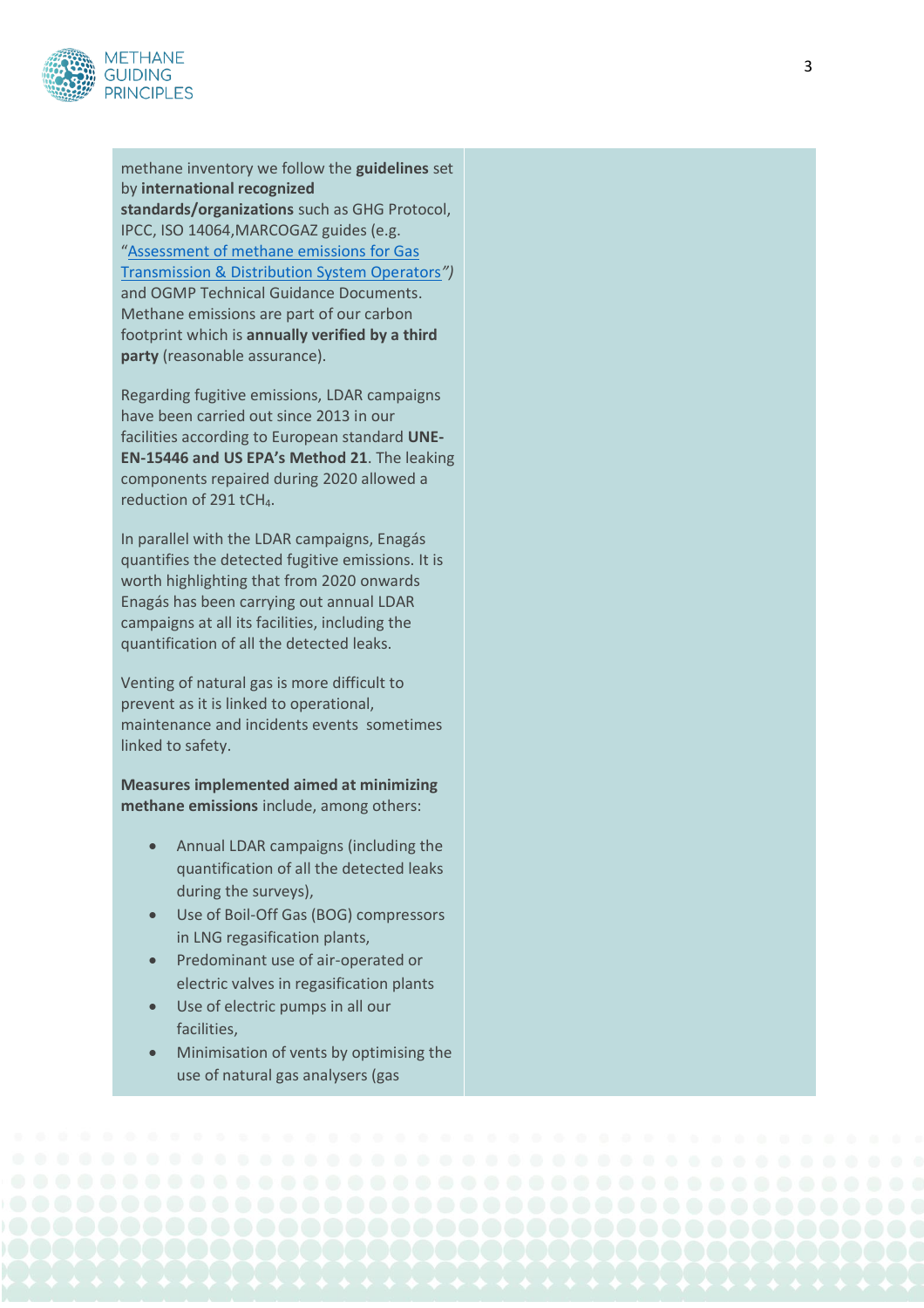

analysers shutdown in periods of non use) and natural gas valves removal ,

• Gas recovery system for natural gas vented in a compressor station , including the recovery of natural gas after each non -emergency stop and the natural gas from the primary seal.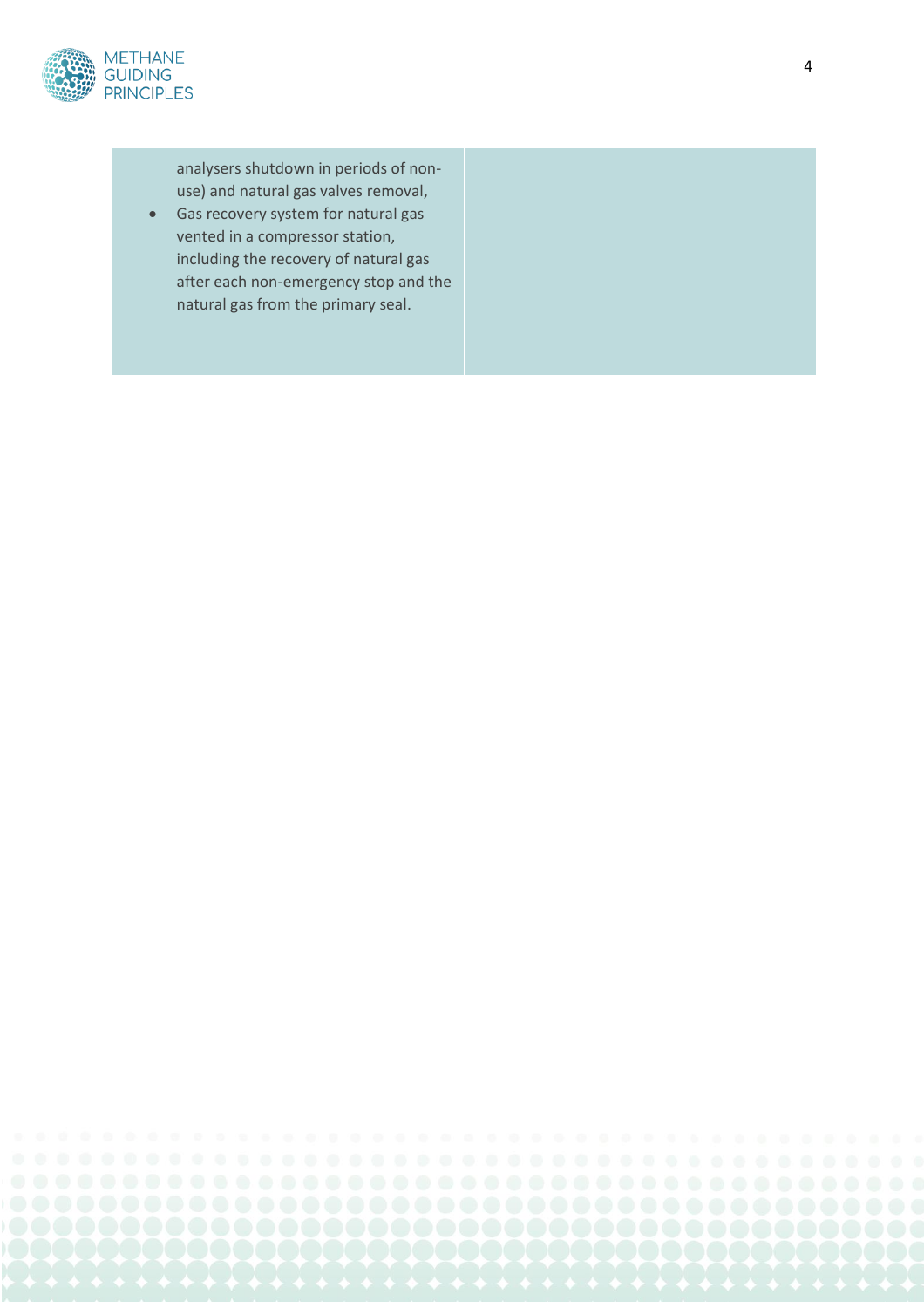

## **Principle Two:**  Advance strong performance across the gas supply chain

Please include answers to the following questions:

- 1. Did you participate in any methane research or plan to do so?
- 2. Did you conduct any outreach on methane management?
- Describe what action you have taken to engage industry players across the value chain to better understand how to achieve robust methane emissions management. Outreach activity could include training sessions, participation in webinars, influencing of NOJV partners, or publication of guidance. Activity could also include commercial incentives or engagement with investors to drive better performance by others.

5

• Provide details of any outcomes that resulted from your action.

MARCOGAZ prepared technical recommendations.

| 2021 completed activity                                                                                                                                                                                                                                                                                                                                                                                 | 2022 intended activity                                                                                                                                            |
|---------------------------------------------------------------------------------------------------------------------------------------------------------------------------------------------------------------------------------------------------------------------------------------------------------------------------------------------------------------------------------------------------------|-------------------------------------------------------------------------------------------------------------------------------------------------------------------|
| Enagás participates in a number of associations actively<br>collaborating in the preparation of reports, studies and research<br>related to methane emissions to engage industry players.<br>During 2021, the following were of note:<br>Enagás is an active member of GIE (Gas Infrastructure                                                                                                          | Enagás will continue<br>collaborating and participating<br>with associations related to<br>methane emissions to engage<br>industry players. Some examples<br>are: |
| Europe) and MARCOGAZ. We are members of the Board of<br>both organizations. In GIE we chair the methane emissions<br>group. Enagás has the Presidency of the Sustainability<br>Committee of MARCOGAZ. Enagás is also an active member<br>of MARCOGAZ's Methane Emissions and Sustainability<br>Reports Working Groups among others. Within the<br>framework of the "Methane Emission Working Group", we | European Gas Research<br>Group (GERG) project to<br>assess accuracy and<br>performance of most<br>promissing top-<br>down/site-level                              |
| participated in the development of CH <sub>4</sub> emissions<br>quantification methodologies for the gas sector that will<br>allow providision of reliable information to governments,<br>EU institutions, regulatory bodies and civil society.<br>In this context, in 2021, Enagás, together with MARCOGAZ                                                                                             | technologies. A new<br>phase of the project will<br>be launched in 2022,<br>with measurements in<br>operating sites to assess<br>reconciliation of bottom         |
| and GIE, led the publication of the Methane Emissions<br>Glossary.<br>PR_Methane_Emissions_Glossary_22_03_2021.pdf (gie.eu)                                                                                                                                                                                                                                                                             | up and top down<br>approaches.<br>Finalise MARCOGAZ                                                                                                               |
| In addition, in 2021 MARCOGAZ and GIE prepared a<br>questionnaire to gather information on the current<br>practices on LDAR and on venting & flaring. Based on that                                                                                                                                                                                                                                     | analysis to set a<br>European methane<br>emissions reduction                                                                                                      |

target covering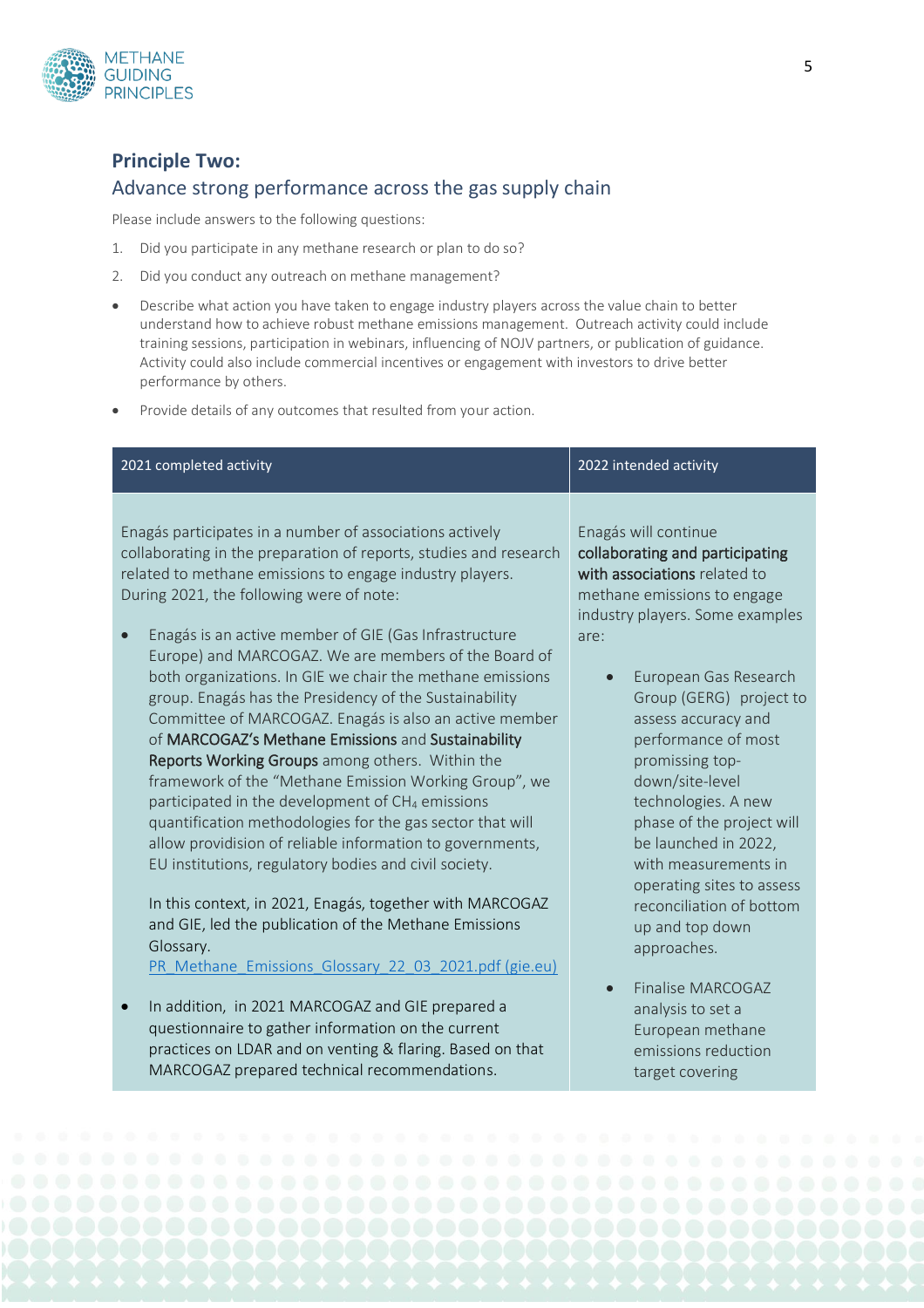

#### In 2021 MARCOGAZ published the documents:

"Technical recommendations on LDAR campaings " [https://www.marcogaz.org/publications/recommendations](https://www.marcogaz.org/publications/recommendations-on-ldar-campaigns/)[on-ldar-campaigns/](https://www.marcogaz.org/publications/recommendations-on-ldar-campaigns/)

"Technical recommendations on venting & flaring – mid and downstream infrastructures.

[https://www.marcogaz.org/publications/recommentations](https://www.marcogaz.org/publications/recommentations-on-venting-and-flaring/)[on-venting-and-flaring/](https://www.marcogaz.org/publications/recommentations-on-venting-and-flaring/)

- Moreover, during 2021, MARCOGAZ prepared a questionnaire to collect methane emissions data from midstream and downstream companies. This work was led by Enagas. The aim is to analyse the possibility to establish a European methane reduction target covering mid and/or downstream. Up to date data received is under analysis.
- In 2021, Enagás also led the preparation of "Joint declaration on methane emissions: Gas system operators in joint effort to continue curbing emissions and to support the Global Methane Pledge" [\(link\)](https://www.gie.eu/events1/email/download/2021/Joint_Declaration_CH4_Emissions.pdf).
- In November 2020 Enagás joined the Oil and Gas Methane Partnership (OGMP). The OGMP is a Climate and Clean Air Coalition initiative led by the UN Environment Programme, in partnership with the European Commission, the Environmental Defense Fund, and leading oil and gas companies. The OGMP 2.0 is the new gold standard reporting framework that will improve the reporting accuracy and transparency of anthropogenic methane emissions in the oil and gas sector. In this context, Enagás together with GIE, MARCOGAZ and other gas companies have been collaborating with the European Commission (EC), UN Environment Programme and the Environmental Defense Fund, with the aim of having a common methane emissions reporting framework and a guideline to fill in the reporting template covering transmission networks, LNG regasification terminals, underground gas storages and distribution networks.

Within the OGMP 2.0 Framework Enagás has developed and sent a questionnaire on methane emissions to its affiliates to assess whether or not affiliates have set

midstream and/or dowsntream.

- Enagás, together with GIE and MARCOGAZ will continue disseminating information and raising awareness within the gas industry.
- Continue the work under the framework of CEN to finalise the Technical Specification on the quantification of methane emissions by midstream operators.

Additionally, as already mentioned, Enagás will work with its affiliates in order to improve our engagement and their methane emissions data. To this end a follow-up plan will be approved.

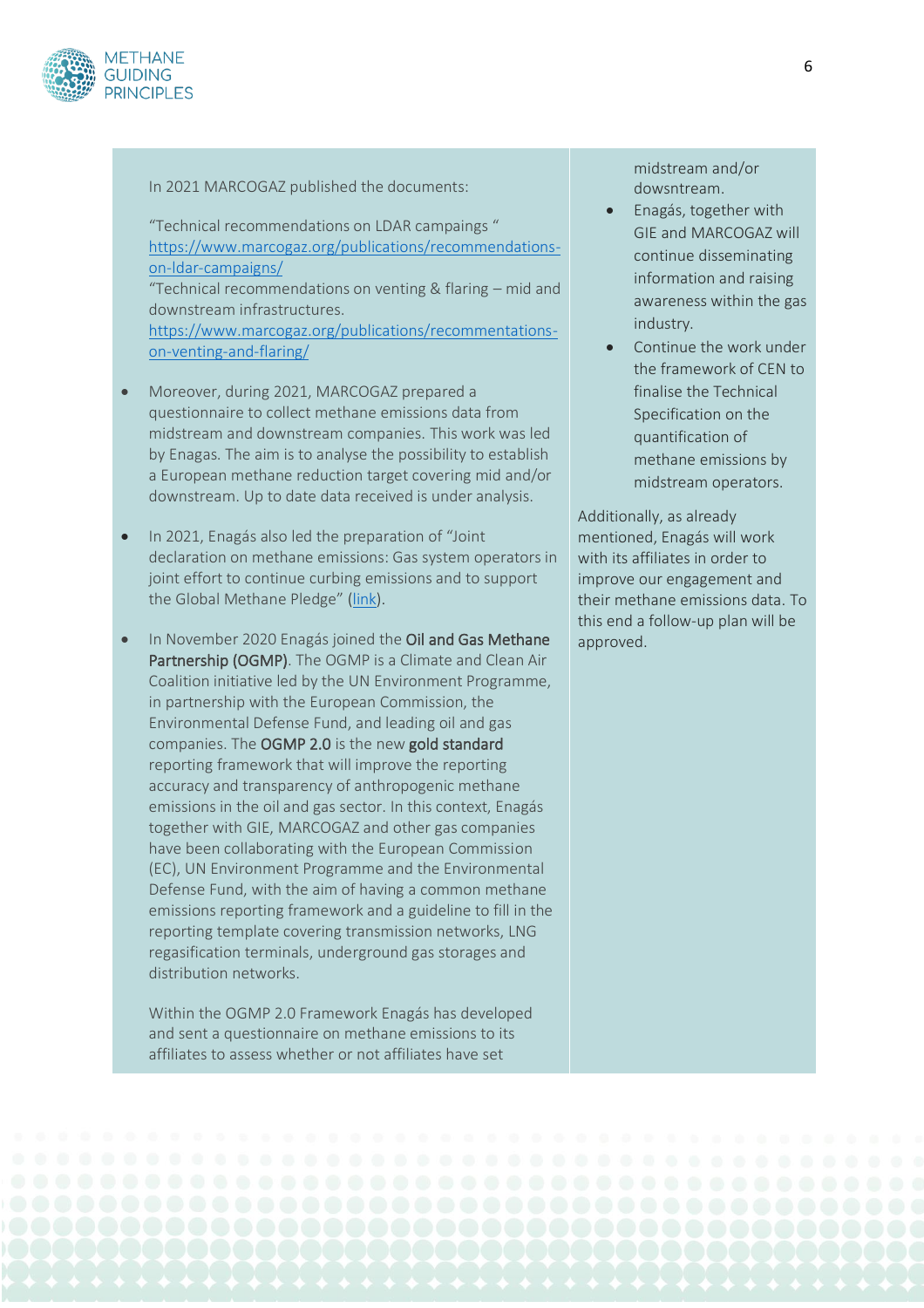

methane targets, methane reduction initiatives and how they are reporting methane figures.

In 2021, Enagás achieved the Gold Standard awarded by OGMP 2.0. This awards the establishment of a credible path for decarbonization at Enagás as well as for the efforts which have been taken up to now. This award is part of the first report of IMEO (International Methane Emissions Observatory). [\(Link\)](https://www.intranet.enagas.eng/irj/intranet)

- Enagás also holds the presidency of the UNECE Group of Gas Experts within which one of the lines of work is methane emissions. In this field, the study "[Best Practice](http://www.unece.org/energywelcome/areas-of-work/methane-management/activities/methane-management-in-extractive-industries/oil-and-gas-sector/best-practice-guidance/model-framework-for-reducing-methane-emissions-along-the-gas-value-chain.html)  [Guidance for Effective Methane Management in the Oil and](http://www.unece.org/energywelcome/areas-of-work/methane-management/activities/methane-management-in-extractive-industries/oil-and-gas-sector/best-practice-guidance/model-framework-for-reducing-methane-emissions-along-the-gas-value-chain.html)  [Gas Sector: MRV and Mitigation](http://www.unece.org/energywelcome/areas-of-work/methane-management/activities/methane-management-in-extractive-industries/oil-and-gas-sector/best-practice-guidance/model-framework-for-reducing-methane-emissions-along-the-gas-value-chain.html)" and Enagás was a member of the Steering Committee.
- Additionally, Enagás is also part of the CEN TC234 WG14, a CEN working group currently working on the development of a Technical Specification for the quantification of methane emissions by midstream operators in Europe. In 2021 a draft Technical Specification has been developed, which will be subject to consultation during 1Q 2022 within CEN and the different national normalization bodies.
- Enagás is a member of the Board of the European Gas Research Group (GERG) which is meant to promote innovation in gas technology as a vital contributor to Europe's energy future. GERG is developing roadmaps in 3 important topics for the gas sector: [methane emissions,](https://www.gerg.eu/project/methane-emissions/) biomethane and hydrogen.

The GERG project 'Technology benchmark for site level emissions quantification' is coordinated and lead by Enagás. This innovation project aims to assess accuracy and performance of most promising top-down/site-level technologies [\(Link\)](https://www.enagas.es/enagas/es/Comunicacion/NotasPrensa/13_10_2021_NP_Proyecto_GERG_y_Enag%C3%A1s_reducci%C3%B3n_metano).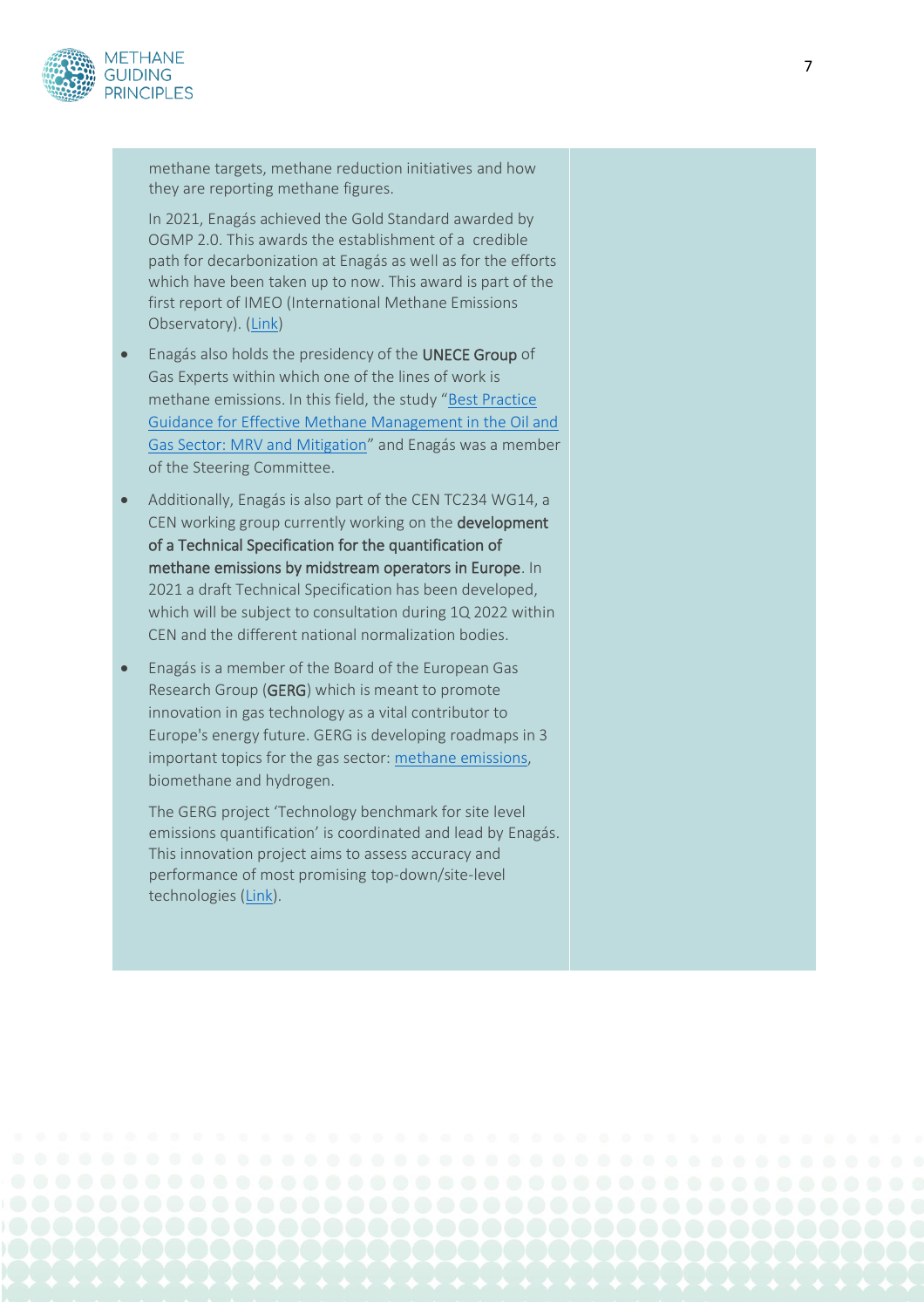

#### **Principle Three:**

#### Improve accuracy of methane emissions data

- Describe action taken to improve methane emissions data collection methodologies. This could be application of new technology at an operated site(s), investment and participation in R&D initiatives, development of monitoring/modelling software, or support to research that improves the accuracy of the quantification of methane emissions.
- Where new technology /software has been piloted or adopted, it is helpful to describe how it works, the reasons it was selected, and how it was deployed. Any data that can be shared to demonstrate improvements is useful.
- How these new methods/technolgies has been adopted into your accounting process if at all.

| 2021 completed activity                                                                                                                                                                                                                                                                                                                                                                                                                                                                                                                                                                                                          | 2022 intended activity                                                                                                                                                                                                                                                                                                                                                                                                                                                                                                                                                                      |
|----------------------------------------------------------------------------------------------------------------------------------------------------------------------------------------------------------------------------------------------------------------------------------------------------------------------------------------------------------------------------------------------------------------------------------------------------------------------------------------------------------------------------------------------------------------------------------------------------------------------------------|---------------------------------------------------------------------------------------------------------------------------------------------------------------------------------------------------------------------------------------------------------------------------------------------------------------------------------------------------------------------------------------------------------------------------------------------------------------------------------------------------------------------------------------------------------------------------------------------|
| To improve accuracy of methane emissions<br>data, Enagás has been working on:<br>Leak Detection and Repair (LDAR)<br>$\bullet$<br>campaigns, including measurements, which<br>have been carried out since 2013 in our<br>facilities. At first, frequency of inspections<br>have varied depending, among other<br>factors, on the size and age of our<br>installations, prioritizing those with the<br>oldest equipment and the biggest size. It is<br>worth highlighting that from 2020 onwards<br>Enagás is carrying out annual LDAR<br>campaigns at all its facilities, including<br>measurement of each identified leak, thus | In the context of the OGMP 2.0, three task<br>forces are established (Reporting Template Task<br>Force, Technical Guidance Task Force,<br>Uncertainty and Reconciliation Task Force). In<br>2022 Enagás will continue leading the Reporting<br>Template Task Force and will also lead and<br>actively participate in the mirror group created<br>to follow-up actions in all task forces.<br>Enagas will continue its active participation in<br>the CEN TC 234 WG 14, to finalise the CEN<br>Technical Specification on the quantification of<br>methane emissions by midstream operators. |
| increasing the frequency of LDAR campaigns<br>and hence improving the accuracy of its<br>data.                                                                                                                                                                                                                                                                                                                                                                                                                                                                                                                                   | Enagás will also continue with collaborative<br>projects related to site-level measurements<br>(wheeled vehicles, drones, satellites, etc) in<br>order to reconcile bottom up and top down                                                                                                                                                                                                                                                                                                                                                                                                  |
| In 2020 Enagás led the 'Reporting template<br>$\bullet$<br>task force' of OGMP 2.0. During 2021, a<br>review of the template has been carried out.<br>To this end, Enagás sent a short survey to<br>OGMP members after the first reporting<br>cycle to gather improvement proposal for<br>the next reporting cycle in may 2022.<br>In 2021 Enagás has joined the "Methane<br>$\bullet$                                                                                                                                                                                                                                           | estimations, improving thus the accuracy of our<br>data. Enagas will launch early next year the new<br>phase of the GERG project on site-level<br>quantification. This new phase will be focused<br>on the implementation of bottom up and top<br>down measurements to assess how<br>reconciliation should be approached by<br>operators.                                                                                                                                                                                                                                                   |
| from flaring working group" coordinated by<br>the Methane Guiding Principles, whose aim                                                                                                                                                                                                                                                                                                                                                                                                                                                                                                                                          | In addition, during 2022 Enagás will work in the                                                                                                                                                                                                                                                                                                                                                                                                                                                                                                                                            |

In addition, during 2022 Enagás will work in the digitalization of its carbon footprint aiming at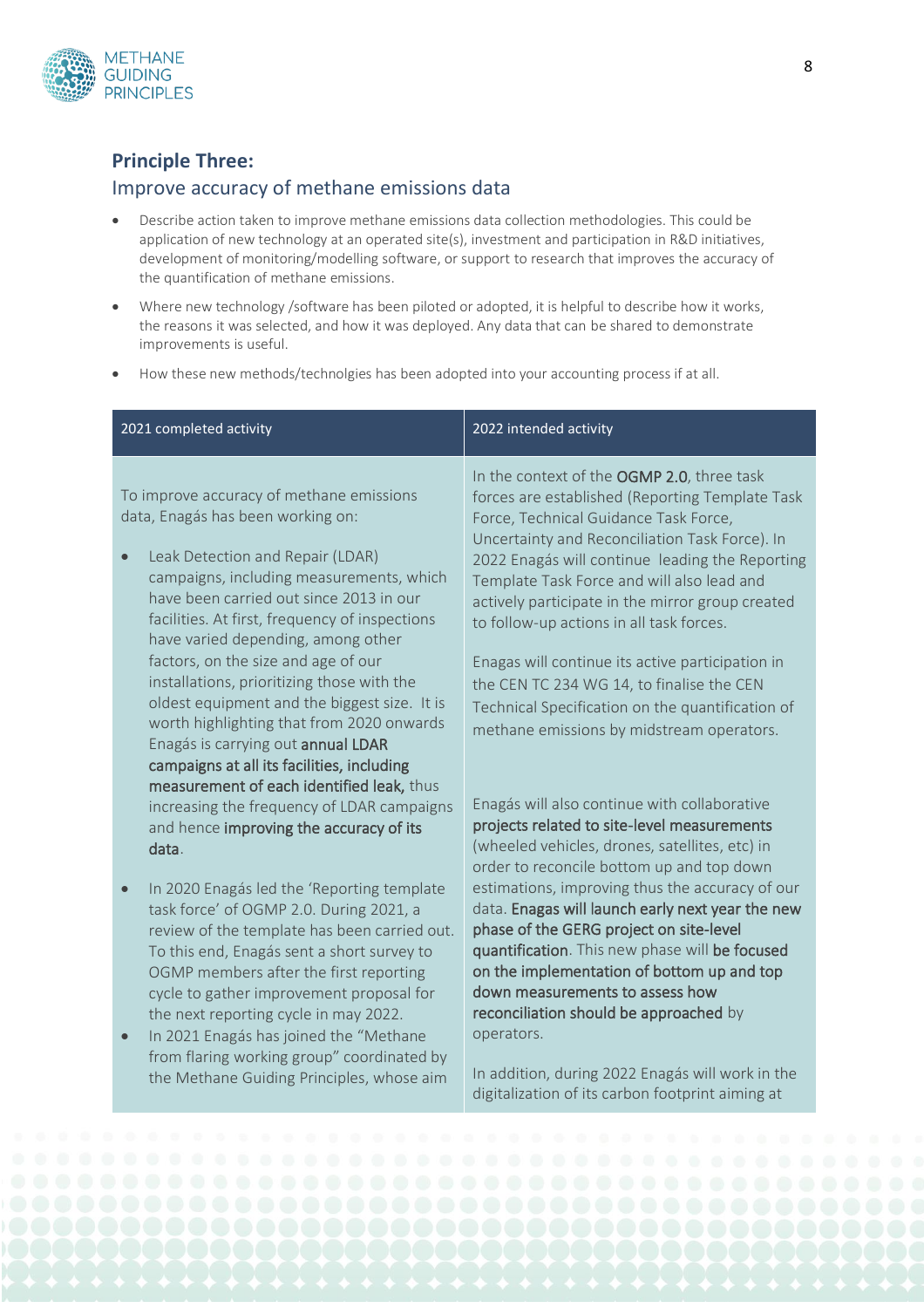

is to compile best methods used to more accurately calculate methane emissions from flaring and identify opportunities to improve the destruction efficiency of flares.

- Another important measure is the development in 2019 of a procedure and specific technical instructions for the measurement and quantification of fugitive emissions, guaranteeing homogeneity in the measurements across all our facilities.
- Additionally, in 2021, Enagás has developed an in-house IT tool to gather and calculate methane emissions of vent events from our transmission infrastructure.
- Additionally, Enagás is also part of the CEN TC234 WG14, a CEN working group currently working on the development of a Technical Specification for the quantification of methane emissions by midstream operators in Europe.
- In 2021, Enagás has performed several collaborative projects related to site-level measurements, including:
	- o Measurement campaign carried out using the National Physical Laboratory's (NPL) Differential Absorption Lidar system (DIAL) at three LNG regasification plants and one compressor station.
	- Use of a drone (a SeekIR-UAS system) to detect and quantify emissions at one underground gas storage.
	- o GERG project on top-down/sitelevel detection / measurement technologies: Enagas coordinated and lead an innovation project to assess accuracy of site level

automating and improving data consistency and traceability.These activities will enable Enagás to improve its understanding on methane emissions and its data by integrating more accurate methodologies in our current quantification methodology.

In addition, Enagás will continue to closely work with its affiliates to engage in methane reduction initiatives as well as in improving methane reporting.

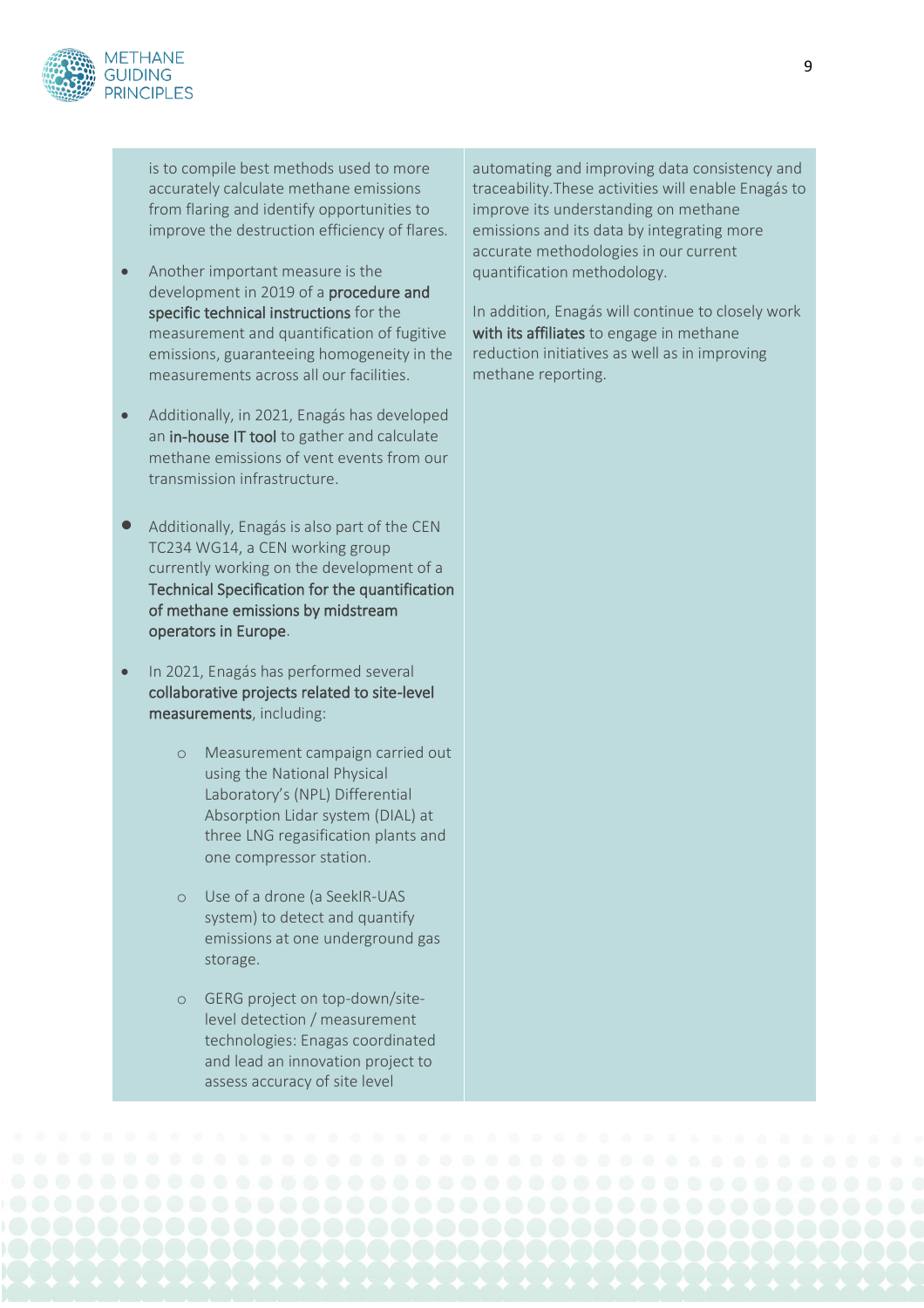

methodologies for the quantification of methane emissions: 'GERG Technology benchmark for site level emissions quantification'.

Results from these projects will help to recon cile bottom -up and top -down quantification approaches.

• Additionally, in Enagás has joined the "Methane from flaring working group" coordinated by the Methane Guidin g Principles , whose aim is to compile best methods used to more accurately calculate methane emissions from flaring and identify opportunities to improve the destruction efficiency of flares.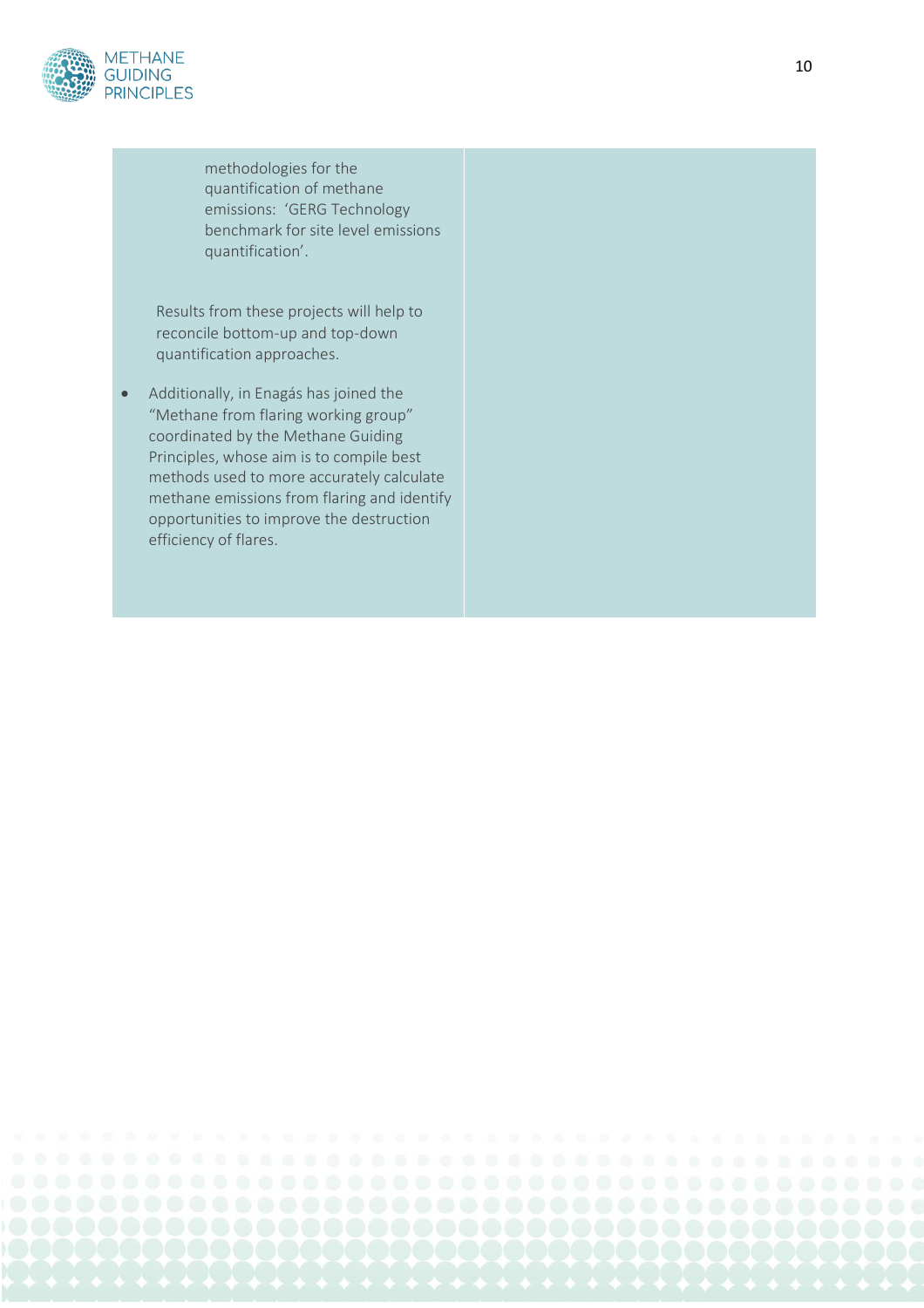

#### **Principle Four:**

#### Advocate sound policy and regulations on methane emissions

Advocacy consists of active participation in legal consultation processes, external policy statements, and direct engagement with government

• Consider providing details on the region or regulation involved, how you undertook your advocacy, others involved, and the outcome.

| 2021 completed activity                                                                                                                                                                                                                                                                                                                                                                                                                                                                                                                                                                    | 2022 intended activity                                                                                                                                                                                                                                             |
|--------------------------------------------------------------------------------------------------------------------------------------------------------------------------------------------------------------------------------------------------------------------------------------------------------------------------------------------------------------------------------------------------------------------------------------------------------------------------------------------------------------------------------------------------------------------------------------------|--------------------------------------------------------------------------------------------------------------------------------------------------------------------------------------------------------------------------------------------------------------------|
| Enagás has participated in the workshops and<br>public consultations organized by the European<br>Commission to gather information for the EU<br>strategy to reduce methane emissions. In this<br>context, Enagás, together with GIE and<br>MARCOGAZ, has been participating in bilateral<br>meetings with the EC to provide sectorial<br>information, real emissions data, best practices,<br>etc.                                                                                                                                                                                        | Enagás is fully committed to support the<br>European Authorities with the development of<br>the legislation on methane emissions. In this<br>sense, during 2022 Enagás will continue actively<br>participating in EC public consultations as well as<br>workshops. |
| Enagás has actively participated in the Methane<br>Guiding Principles in the development of the EU<br>policy recommendations published in 2021,<br>coordinating the one on LDAR campaigns.                                                                                                                                                                                                                                                                                                                                                                                                 |                                                                                                                                                                                                                                                                    |
| During 2021, Enagás, through MARCOGAZ and<br>GIE, participated in the following events:                                                                                                                                                                                                                                                                                                                                                                                                                                                                                                    |                                                                                                                                                                                                                                                                    |
| Workshop on a regulatory approach on<br>$\bullet$<br>leak detection and repair of methane<br>emissions in the oil and gas sector (link).<br>Seminar on "Corporate & Policy<br>$\bullet$<br>experiences related to quantification,<br>mitigation & reporting of methane<br>emissions: Lessons for the future" (link)<br>Workshop on "The upcoming EU<br>legislation on methane emissions - what<br>should be in it?" (link) _ Florence School<br>of Regulation and EC.<br>Workshop on "Mitigating methane<br>emissions: the role of the gas sector"<br>(link)<br>GIE Annual Conference 2021 |                                                                                                                                                                                                                                                                    |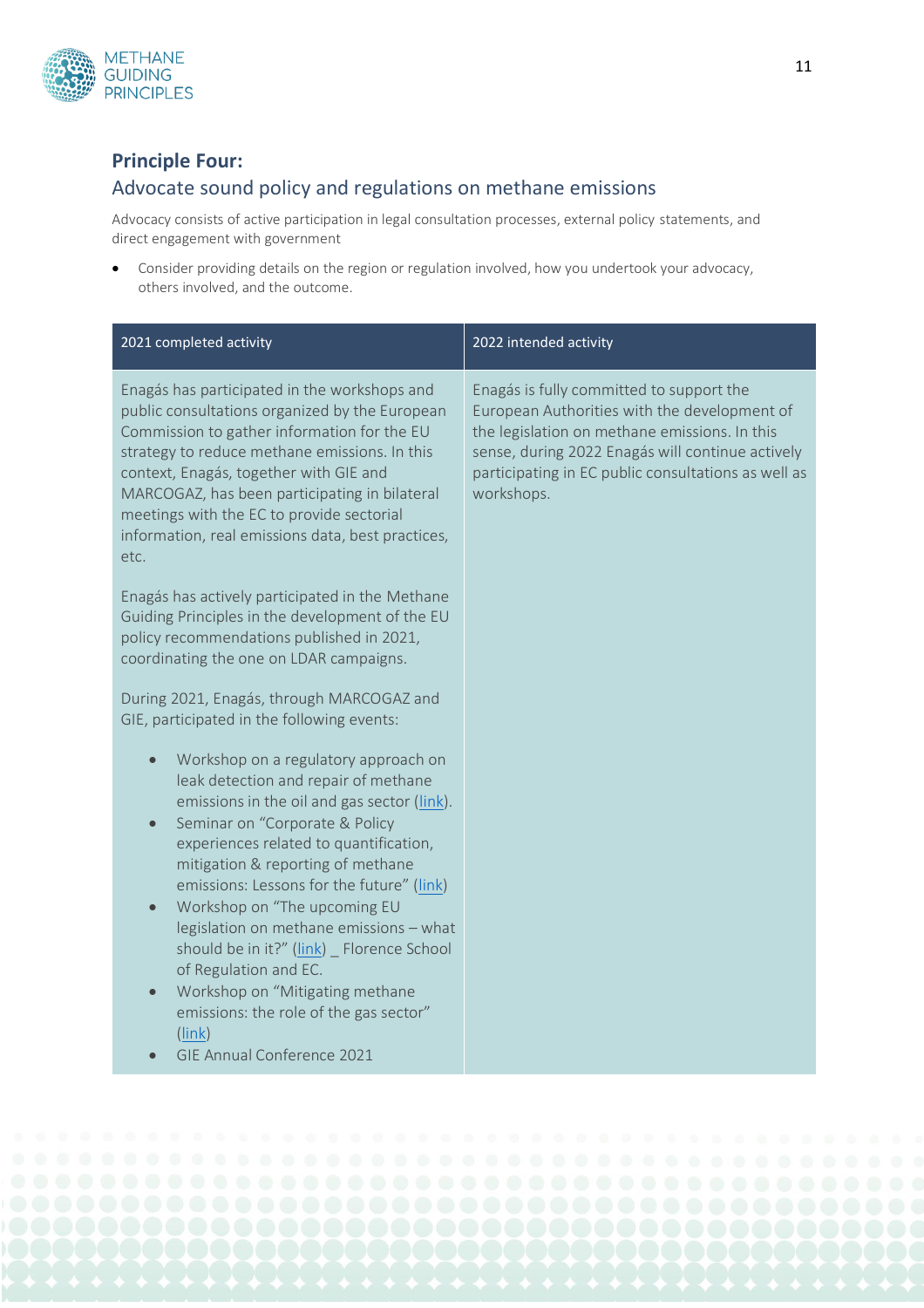

- Participation on the Energy Community: "Monthly Methane Mondays webinar series"
- Participation on the "Webinar on the Rules to Prevent Methane Leakage in the Energy Sector: Focus on Possible Actions" organized by ACER (European Union Agency for the Cooperation of Energy Regulators) and CEER (Council of European Energy Regulators) [\(link](https://nra.acer.europa.eu/Events/ACER-CEER-Webinar-presenting-the-White-Paper-on-Methane-Emissions/Documents/20210914_Draft_Agenda.pdf))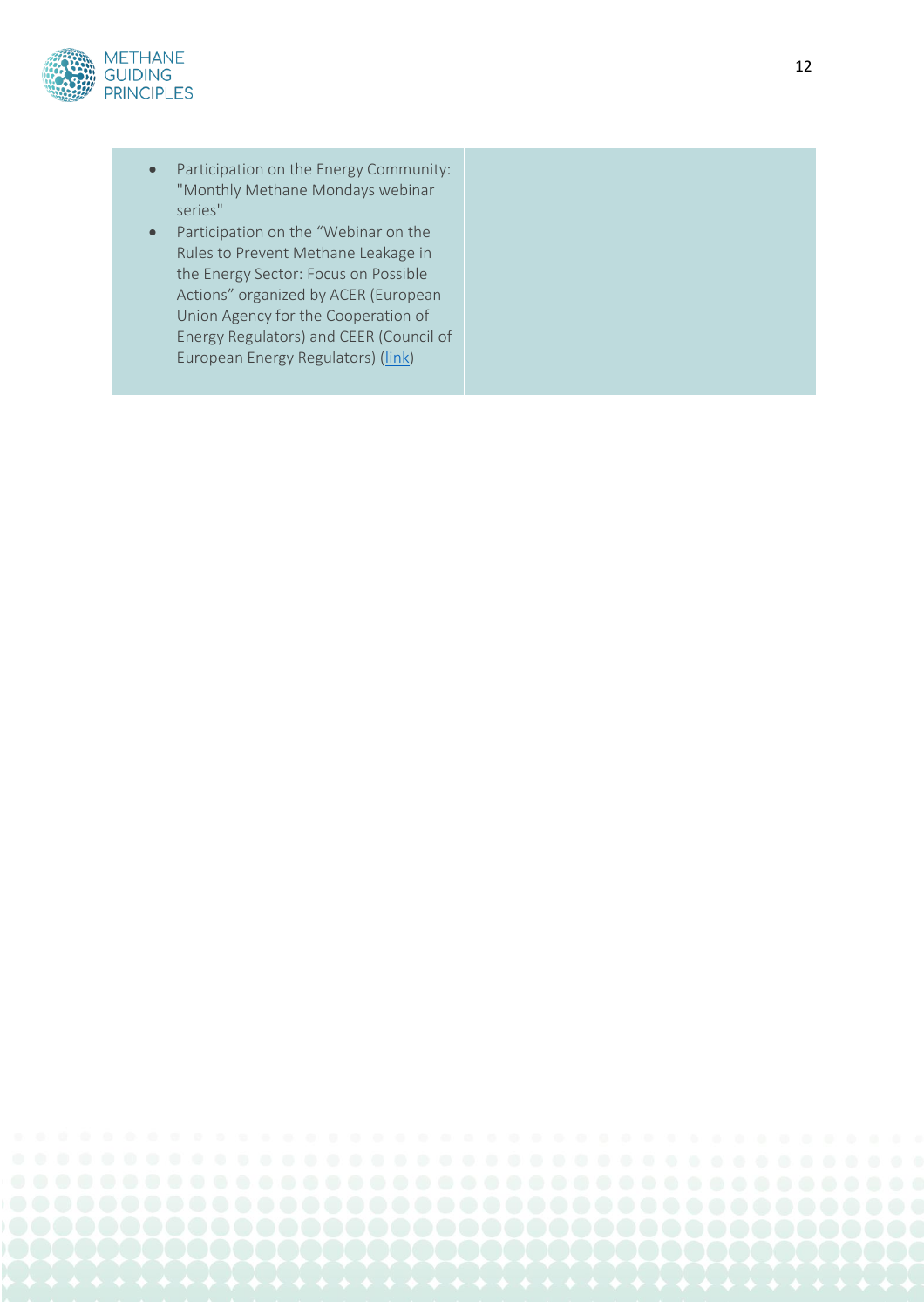

## **Principle Five:**

#### Increase transparency

Please include answers to the following question:

- 1. Are you participating in OGMP 2.0 or do you intend to do so? If you are participating in OGMP 2.0 you may provide a link to the website.
- Describe what activity you have carried out e.g. providing information in relevant external reports on methane emissions data, methodologies, and progress and challenges in methane emissions management.
- If you have contributed towards the standardisation of comparable external methane reporting describe the activity you have taken.

| 2021 completed activity                                                                                                                                                                                                                                                                                                                                                                                                                                                                                                                                                                                                                                                                                                                                                                                                                                                                                                                                                                                                                                                                                    | 2022 intended activity                                                                                                                                                                                                                                                                                                                                                                                                                 |
|------------------------------------------------------------------------------------------------------------------------------------------------------------------------------------------------------------------------------------------------------------------------------------------------------------------------------------------------------------------------------------------------------------------------------------------------------------------------------------------------------------------------------------------------------------------------------------------------------------------------------------------------------------------------------------------------------------------------------------------------------------------------------------------------------------------------------------------------------------------------------------------------------------------------------------------------------------------------------------------------------------------------------------------------------------------------------------------------------------|----------------------------------------------------------------------------------------------------------------------------------------------------------------------------------------------------------------------------------------------------------------------------------------------------------------------------------------------------------------------------------------------------------------------------------------|
| To increase transparency on methane emissions<br>we include relevant information on our<br>mainstream report Annual Report and on our<br>website. During 2021 we updated our website<br>and included a specific section for methane<br>emissions. Our response to CDP Climate Change<br>Questionnaire includes methane data.<br>Enagás has also achieved the 'Gold Standard' in<br>the OGMP, in recognition of its efforts to report<br>and reduce methane emissions and establishing<br>a credible path to reduce them by 2030.<br>In addition, we collaborated with several<br>initiatives in sharing best practices and providing<br>methane data which are included as case studies<br>in public publications.<br>Enagás has been included for the 14th<br>consecutive year in the Dow Jones Sustainability<br>Index World (DJSI). (Link)<br>In 2021 Enagás obtained the highest ESG<br>classification in the FTSE4Good sustainability<br>index. This ranking has chosen between more<br>than 7200 companies the most sustainable<br>ones, using economic, environmental and social<br>criteria.(Link) | Enagás, as a leading company in the<br>management of GHG and methane emissions,<br>will continue providing information on external<br>reports (i.e. annual report, website, OGMP) and<br>in public publications made by organizations.<br>In 2022 global restructuring of the Enagás<br>website is envisaged, where transparency in<br>climate action matters will be reinforced,<br>including the management of methane<br>emissions. |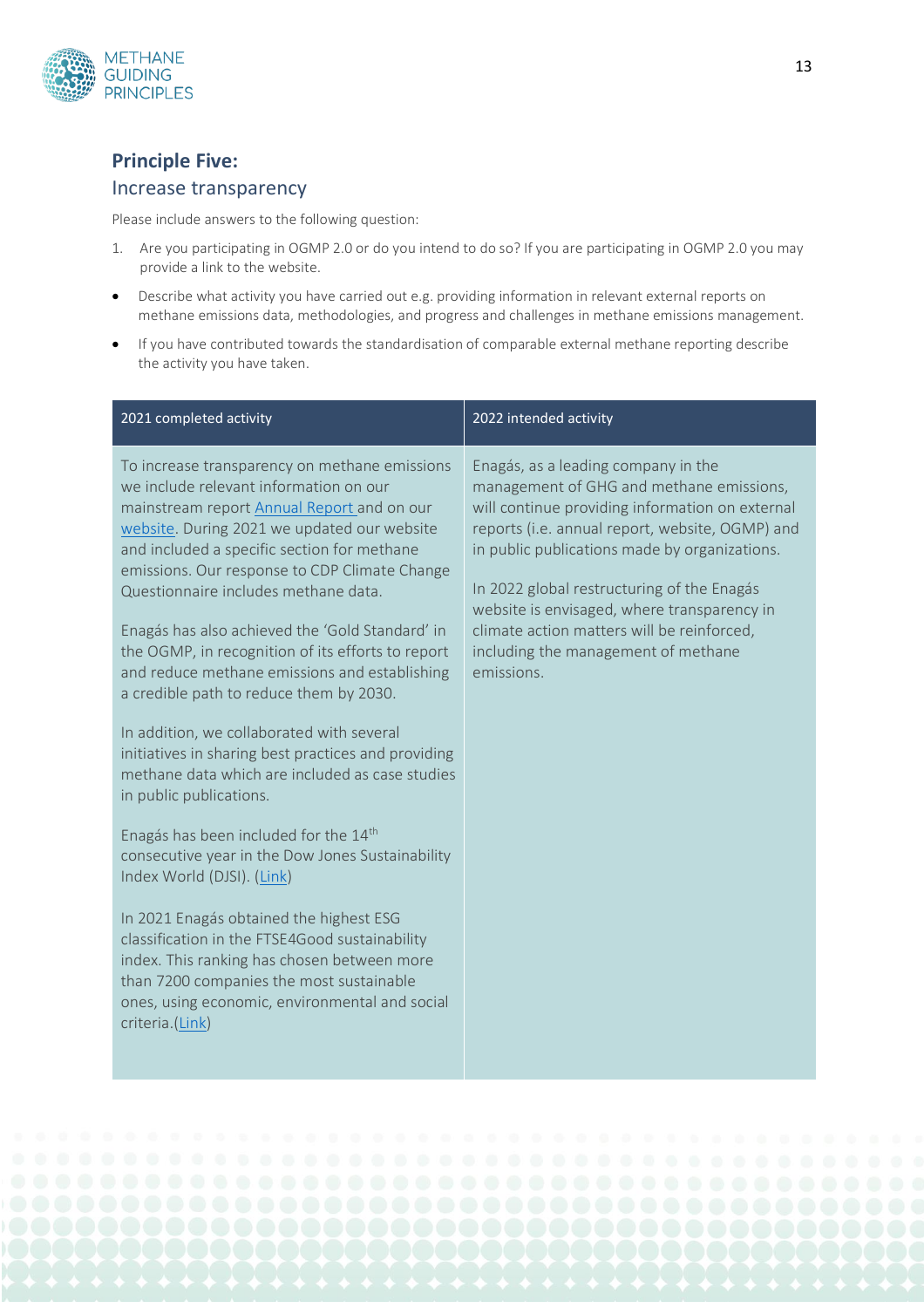

## **Methane Emissions**

| Do you report absolute methane emissions<br>within your sustainability report?   | Yes                                                                                                                                                                                                                                                                                                                                                                                                                                                                                                                                                                                                                                                                                                                                                                                   |
|----------------------------------------------------------------------------------|---------------------------------------------------------------------------------------------------------------------------------------------------------------------------------------------------------------------------------------------------------------------------------------------------------------------------------------------------------------------------------------------------------------------------------------------------------------------------------------------------------------------------------------------------------------------------------------------------------------------------------------------------------------------------------------------------------------------------------------------------------------------------------------|
| If so provide link.                                                              | $(\underline{Link})$                                                                                                                                                                                                                                                                                                                                                                                                                                                                                                                                                                                                                                                                                                                                                                  |
| Do you report a methane intensity within<br>your sustainability report?          | <b>No</b>                                                                                                                                                                                                                                                                                                                                                                                                                                                                                                                                                                                                                                                                                                                                                                             |
| If so provide link.                                                              |                                                                                                                                                                                                                                                                                                                                                                                                                                                                                                                                                                                                                                                                                                                                                                                       |
| What are your organisation's total<br>absolute methane emissions?                | In 2020, methane emissions accounted for 1,955 tCH4. (Link)                                                                                                                                                                                                                                                                                                                                                                                                                                                                                                                                                                                                                                                                                                                           |
| Provide a figure in tonnes.                                                      |                                                                                                                                                                                                                                                                                                                                                                                                                                                                                                                                                                                                                                                                                                                                                                                       |
| Provide latest data publicly available.                                          |                                                                                                                                                                                                                                                                                                                                                                                                                                                                                                                                                                                                                                                                                                                                                                                       |
| State your methodology.                                                          | To develop our methane inventory we follow the guidelines<br>set by international recognized standards/organizations such<br>as GHG Protocol, IPCC, ISO 14064, MARCOGAZ guides (e.g.<br>"Assessment of methane emissions for Gas Transmission &<br>Distribution System Operators") and OGMP Technical<br>Guidance Documents. Methane emissions are part of our<br>carbon footprint which is annually verified by a third party<br>(reasonable assurance). Enagas is actively participating in the<br>development of a CEN Technical Specification with a<br>harmonized quantification methodology that could be<br>applied for operators across Europe (when published, will be<br>applicable to transmission and distribution systems, LNG<br>terminals and Underground Gas Storage. |
| <b>State your reporting boundary.</b>                                            | The <b>boundaries</b> of our reported data covers all assets over<br>which Enagas has operational control.                                                                                                                                                                                                                                                                                                                                                                                                                                                                                                                                                                                                                                                                            |
| What are your organisation's methane<br>intensity?                               | We do not report methane intensity data.                                                                                                                                                                                                                                                                                                                                                                                                                                                                                                                                                                                                                                                                                                                                              |
| Provide latest data publicly available.                                          |                                                                                                                                                                                                                                                                                                                                                                                                                                                                                                                                                                                                                                                                                                                                                                                       |
| State your methodology.                                                          | We do not report methane intensity data.                                                                                                                                                                                                                                                                                                                                                                                                                                                                                                                                                                                                                                                                                                                                              |
| State your reporting boundary.                                                   | We do not report methane intensity data.                                                                                                                                                                                                                                                                                                                                                                                                                                                                                                                                                                                                                                                                                                                                              |
| Do you have a methane emission target?                                           | Yes, in 2019, Enagás committed to reduce its methane<br>emissions by 45 % in 2025 and 60 % in 2030 with respect to                                                                                                                                                                                                                                                                                                                                                                                                                                                                                                                                                                                                                                                                    |
| If yes, please state what it is, including the<br>boundaries and methodology.    | 2015 figures, according to the United Nations Global<br>Methane Alliance initiative. In this sense, given that our                                                                                                                                                                                                                                                                                                                                                                                                                                                                                                                                                                                                                                                                    |
| If no, are you developing such a target?<br>Please state your intended timeline. | methane emission reduction target is an absolute target, we<br>report and follow up absolute KPI figures to ensure that we<br>are well in track to achieve set targets.                                                                                                                                                                                                                                                                                                                                                                                                                                                                                                                                                                                                               |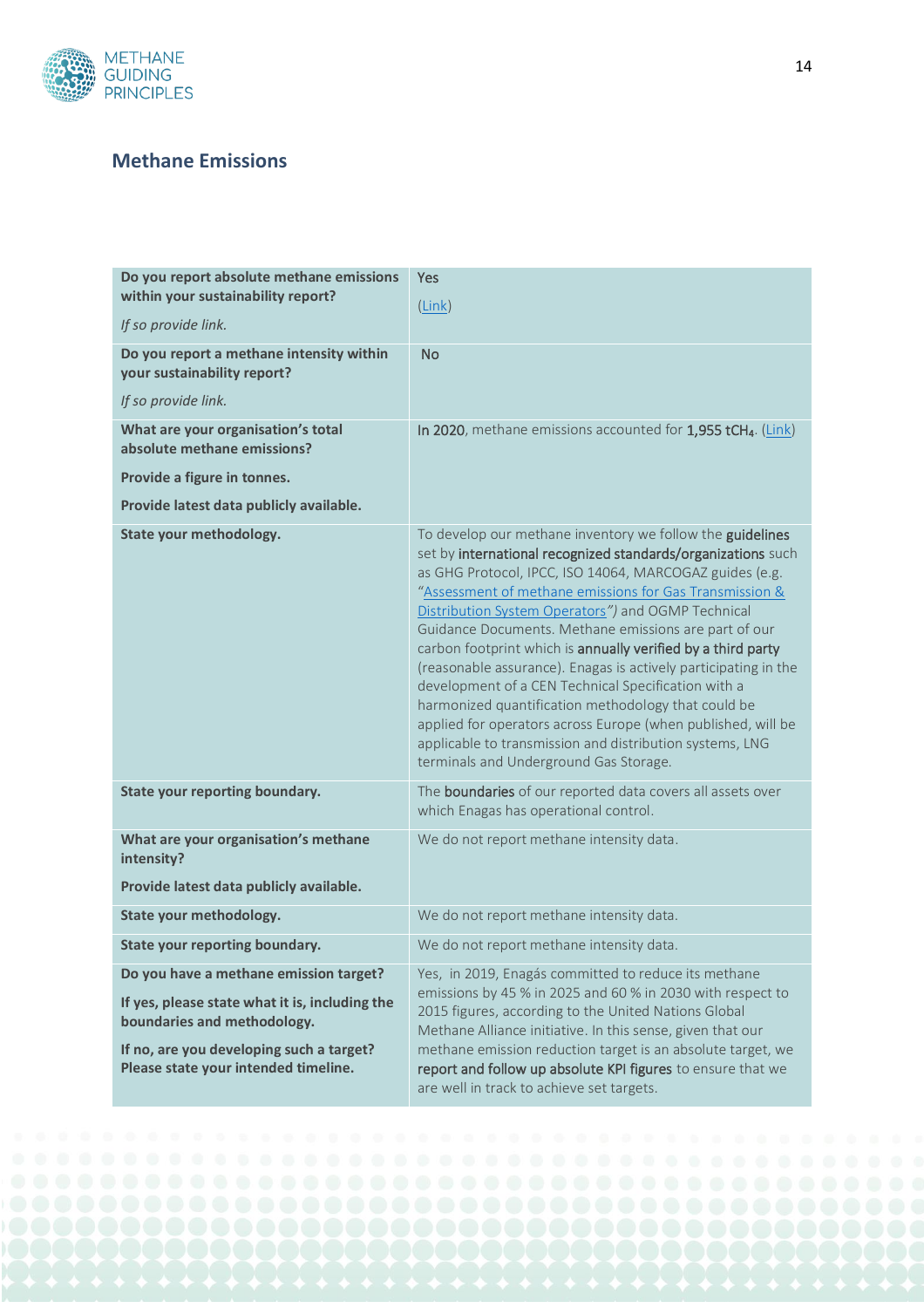

In addition, in 2020, Enagás set a specific methane annual target that was achieved thanks to the implementation of methane reduction measures such as LDAR campaigns.